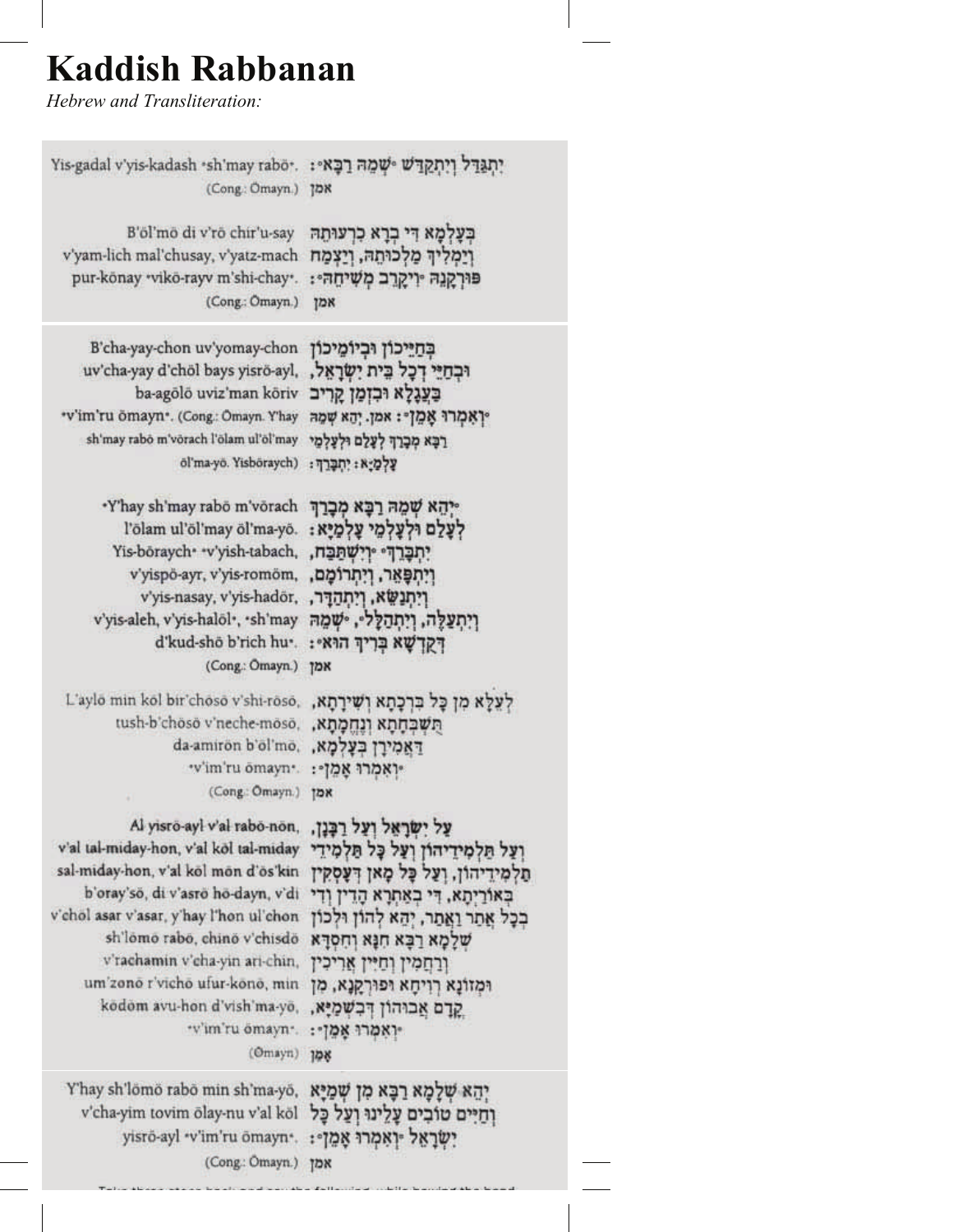(Cong. Omayn.) JON

Take three steps back and say the following, while bowing the head to the right, straight ahead, left, straight ahead, and bowing down (as indicated):

> Osch sholom\* bim'romov, ^ hu \_ אה ^ הוא osch sholom\* bim'romov, ^ hu < ya-aseh sholom olaynu, ^ v'al kol יַעֲלָינוּ, <br/>יַעֲשֶׂה יָעֲלוֹם יָלוֹם יָאֲלוֹם יִ יִשְׂרָאֵל, יְרְאָמְרוּ אֶמֶן -: ... ... ... ... ... ... ... ... ... (Cong.: Ömayn.) אמן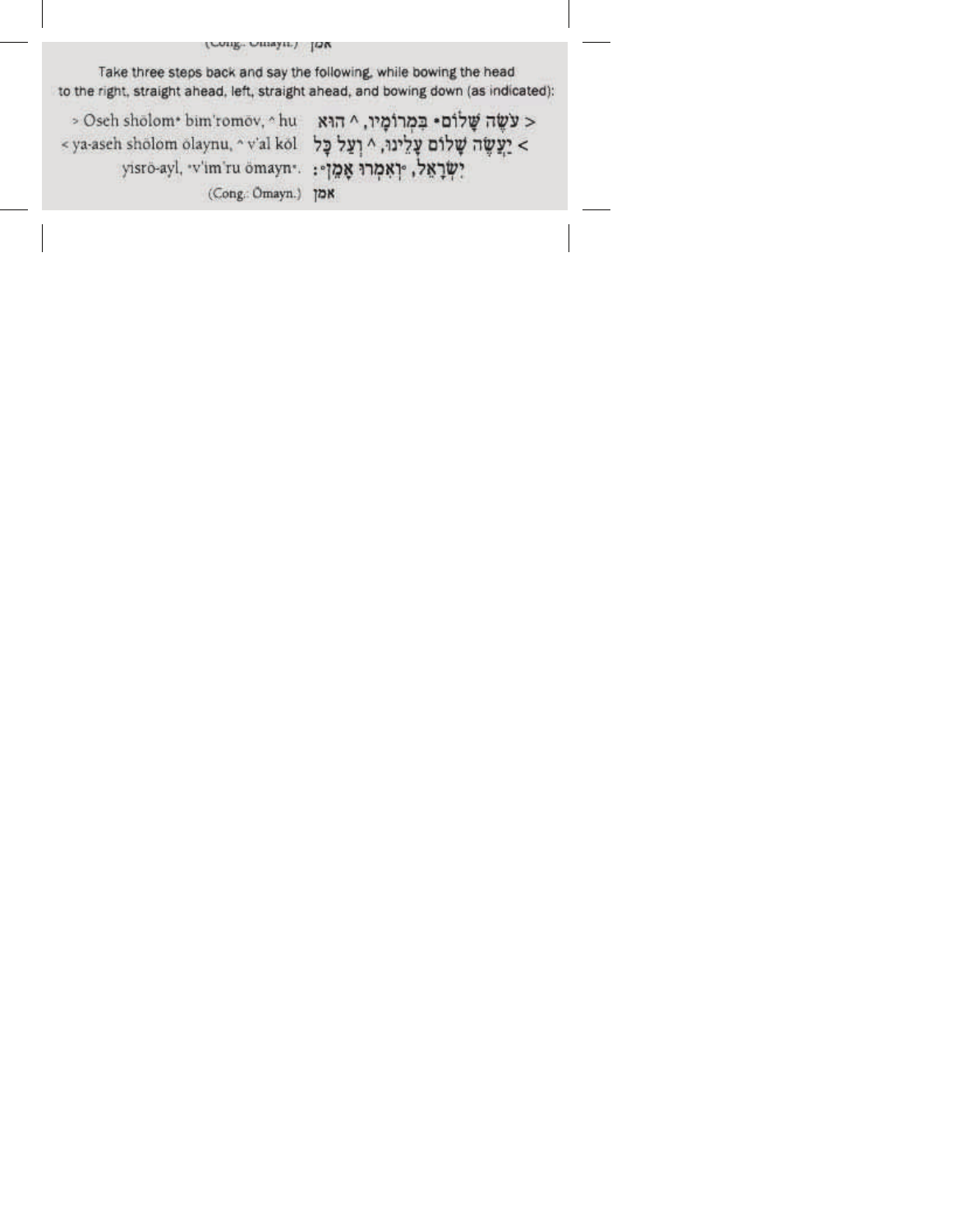## *Kaddish Rabbanan Translation:*

*Translation:*  Exalted and hallowed be His great Name. *(Congregation responds: "Amen.")* 

Throughout the world which He has created according to His Will. May He establish His kingship, bring forth His redemption and hasten the coming of His Moshiach. *(Cong: "Amen.")* 

In your lifetime and in your days and in the lifetime of the entire House of Israel, sword, famine and death shall cease from us and from the entire Jewish nation, speedily and soon, and say, Amen.

*(Cong: "Amen. May His great Name be blessed forever and to all eternity, blessed.")* 

May His great Name be blessed forever and to all eternity. Blessed and praised, glorified, exalted and extolled, honored, adored and lauded be the Name of the Holy One, blessed be He. *(Cong: "Amen.")* 

Beyond all the blessings, hymns, praises and consolations that are uttered in the world; and say, Amen. *(Cong: "Amen.")* 

Upon Israel, and upon our sages, and upon their disciples, and upon all the disciples of their disciples, and upon all those who occupy themselves with the Torah, here or in any other place, upon them and upon you, may there be abundant peace, grace, kindness, compassion, long life, ample sustenance and deliverance, from their Father in heaven; and say, Amen. *(Cong: Amen.)* 

May there be abundant peace from heaven, and a good life for us and for all Israel; and say, Amen. *(Cong: "Amen.")* 

He Who makes peace (*Between Rosh Hashana and Yom Kippur substitute:* "the peace") in His heavens, may He make peace for us and for all Israel; and say, Amen. *(Cong: "Amen.")*